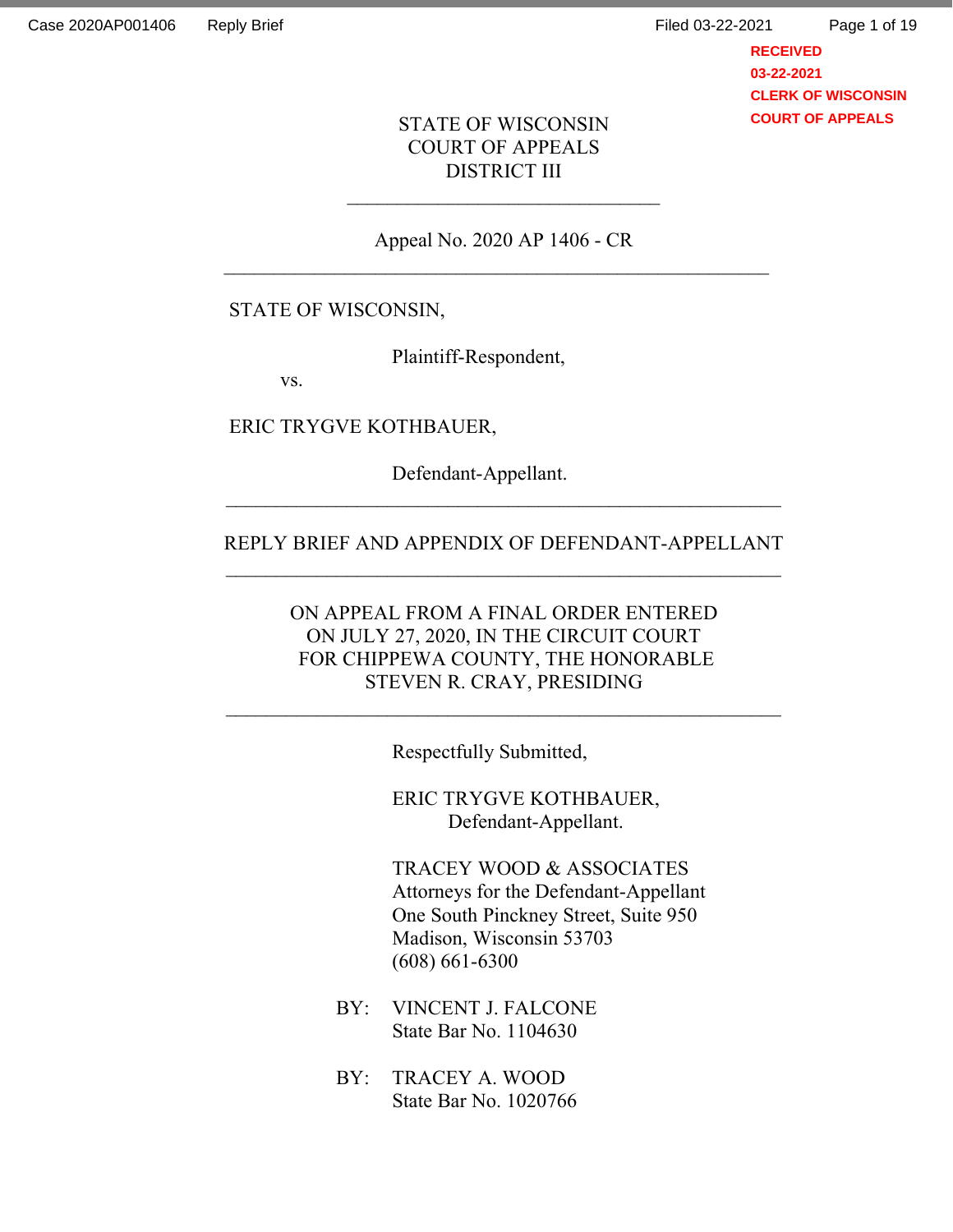# TABLE OF CONTENTS

|                                                                                                                                                                                                | PAGE           |
|------------------------------------------------------------------------------------------------------------------------------------------------------------------------------------------------|----------------|
| Table of Authorities                                                                                                                                                                           | 3              |
|                                                                                                                                                                                                |                |
| <b>Argument</b>                                                                                                                                                                                | $\overline{4}$ |
| TRIAL COUNSEL WAS INEFFECTIVE.<br>I.                                                                                                                                                           |                |
| A. The illegal search conducted by Checkalski<br>should have been challenged by trial                                                                                                          | $\overline{4}$ |
| counsel, and not doing so was ineffective<br>and prejudiced Kothbauer.                                                                                                                         | $\overline{4}$ |
| B. Under the totality of the circumstances,<br>Kothbauer would have believed himself<br>under arrest.                                                                                          | 6              |
| C. Trial counsel was ineffective by not moving<br>to suppress the results of field sobriety tests.                                                                                             | 8              |
| D. Trial counsel was ineffective for failing to<br>show the L3 Dash Cam footage to the Jury.                                                                                                   | 11             |
| E. Trial counsel's failure to obtain medical<br>files or an expert was ineffective.                                                                                                            | 11             |
| TRIAL COURT ERRED IN<br><b>NOT</b><br>11.<br>THE<br><b>GRANTING KOTHBAUER</b><br>AN<br>EVIDENTIARY HEARING ON<br><b>HIS</b><br><b>FOR</b><br><b>POSTCONVICTION</b><br><b>MOTION</b><br>RELIEF. | 12             |
| Conclusion                                                                                                                                                                                     | 15             |
| Certifications                                                                                                                                                                                 | 16             |
| <b>Appendix</b>                                                                                                                                                                                | 19             |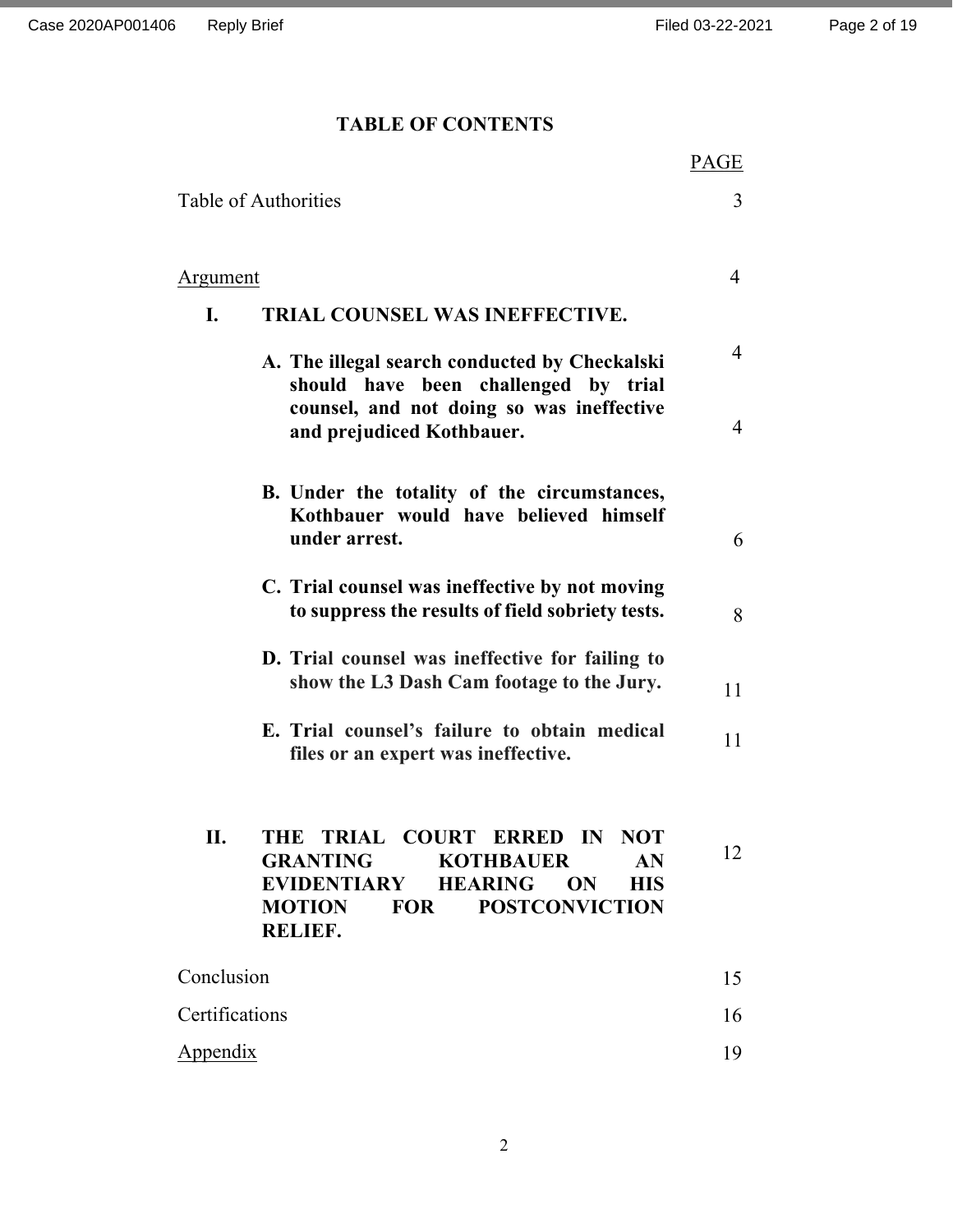# TABLE OF AUTHORITIES

# **Cases**

| <b>Florida v. Jimeno</b> , 500 U.S. 248, 111 S.Ct. 1801, 114 L.Ed.2d 297 (1991)5 |  |
|----------------------------------------------------------------------------------|--|
|                                                                                  |  |
|                                                                                  |  |
|                                                                                  |  |
|                                                                                  |  |
|                                                                                  |  |
|                                                                                  |  |
|                                                                                  |  |
|                                                                                  |  |
|                                                                                  |  |
|                                                                                  |  |
| State v. Saunders, 196 Wis. 2d 45, 538 N.W.2d 546 (Ct. App. 1995)  13, 14        |  |
| <b>State v. Winters, 317 Wis. 2d 401, 766 N.W.2d 754 (Ct. App. 2009) 14</b>      |  |
|                                                                                  |  |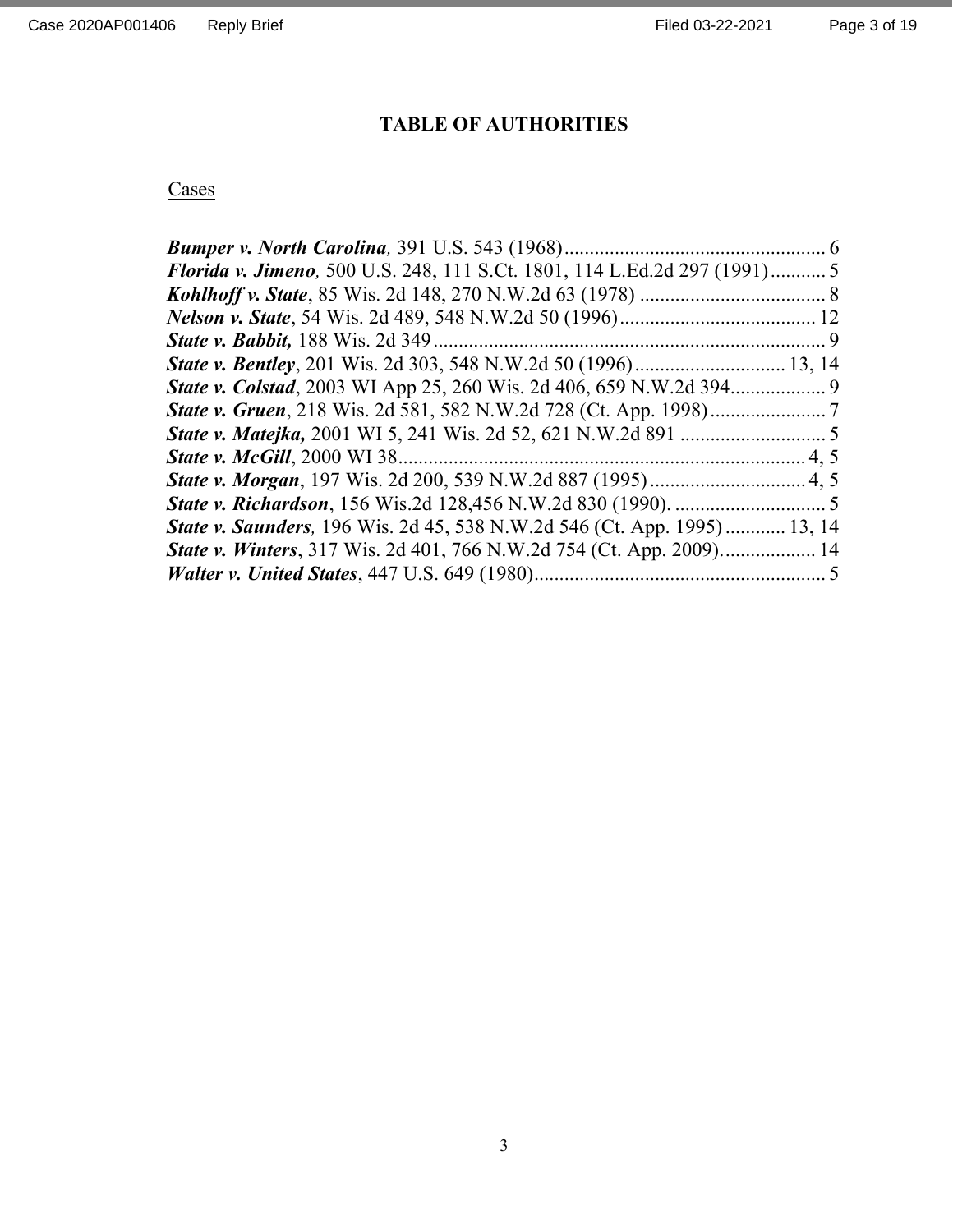#### ARGUMENT

I. Trial counsel was ineffective.

# A. The illegal search conducted by Checkalski should have been challenged by trial counsel, and not doing so was ineffective and prejudiced Kothbauer.

The State claims Checkalski's search of Kothbauer was not illegal, arguing Kothbauer consented to a full search of his person when he consented to a patdown.<sup>1</sup> Upon Kothbauer consenting to a pat-down, Checkalski put his hands directly into Kothbauer's pockets without first performing said pat-down. The State claims, "reaching into a suspects pocket is not a separate search, but a continuation of the pat-down search."<sup>2</sup> The State cites to **State v. Morgan**, 197 Wis. 2d 200, 539 N.W.2d 887 (1995), where the Wisconsin Supreme Court held a pat-down constituted a search. However, Kothbauer's situation differs because a pat-down was never conducted, unlike in *Morgan*.<sup>3</sup> Thus, there can be no "continuation" of a pat-down that was never performed.

The State then argues Checkalski was authorized to place his hands directly into Kothbauer's pockets, stating part of a weapon frisk authorizes an officer, after having felt a bulge, to proceed to place his hands into a subject's pockets to determine if what he felt was a weapon.<sup>4</sup> An officer must first conduct a pat-down and feel a bulge which could reasonably be construed as a weapon before he simply

<sup>&</sup>lt;sup>1</sup> Brief of Plaintiff-Respondent, State v. Eric Trygve Kothbauer, 2020AP01406-CR, pg. 9.  $^{2}$  Id.

<sup>&</sup>lt;sup>3</sup> State v. Morgan, 197 Wis. 2d 200, 205, 539 N.W.2d 887, 889 (1995).

 $4$  State v. McGill, 2000 WI 38,  $\P$  34-36.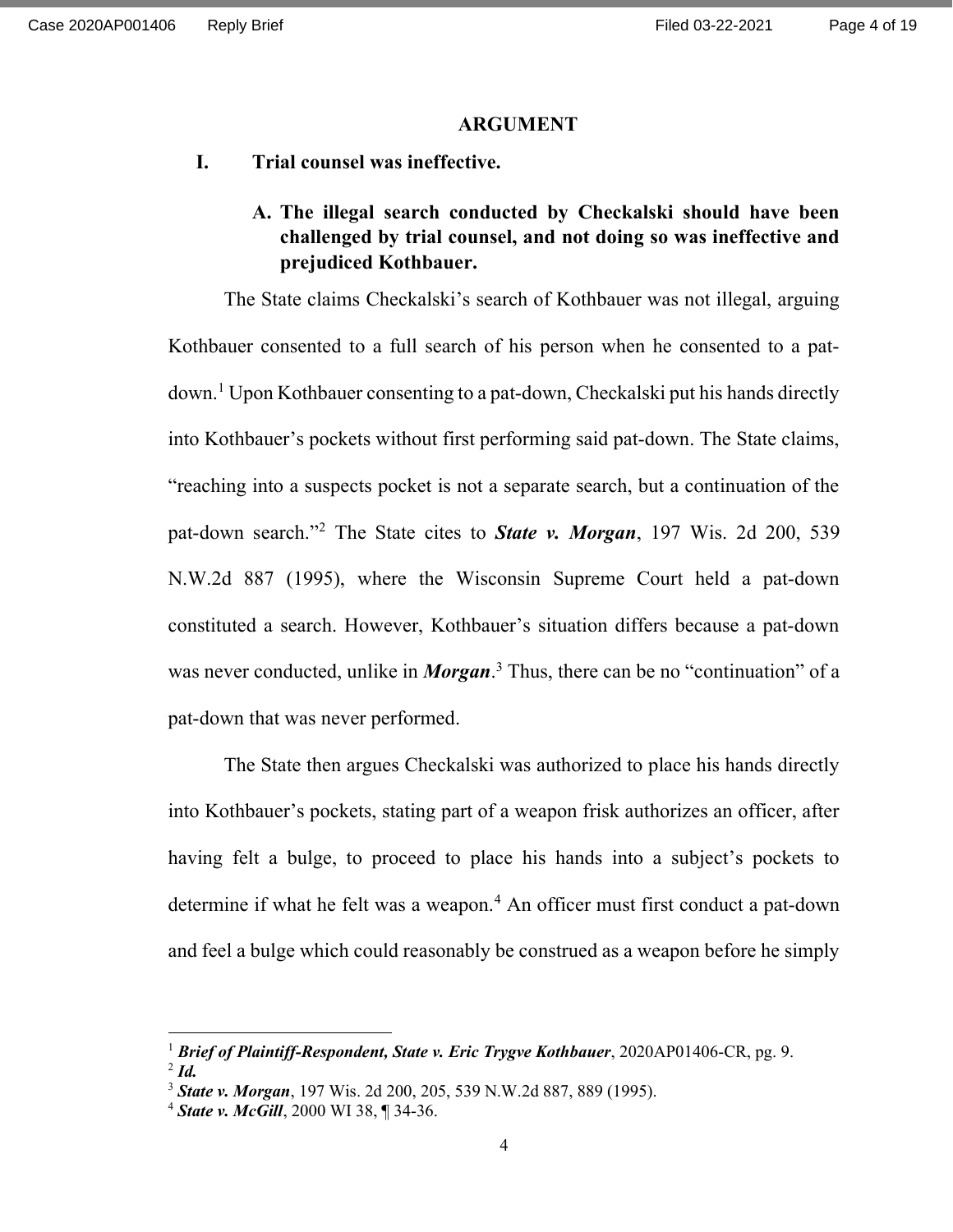reaches into a suspect's pockets.<sup>5</sup> The Wisconsin Supreme Court has stated a proper investigative pat-down, "involves only a search that is carefully limited to a patdown of the outer clothing of a suspect."<sup>6</sup> There is no Wisconsin caselaw, and the State cites to none, which allows an officer to bypass the requirement for a frisk by asking consent to conduct a frisk.

The cases the State cites to do not say merely because an individual consents to a pat-down police may then do a full search of his person. The items the officer found on the defendants in **State v. Morgan** and **State v. McGill** were both found after the officer had conducted a *Terry* frisk, not a search as intrusive as the search Checkalski conducted of Kothbauer.<sup>7</sup> The State further seeks to justify Checkalski's actions by stating, "Prior to the search, Mr. Kothbauer twice told the officer that he had some 'chew' tins in his pants pocket…the officer was justified in checking to see if Mr. Kothbauer was truthful as to what was in his pockets. Additionally a tin of chew can be used as a weapon or may conceal a weapon such as a razor blade."<sup>8</sup>

First, the way for Checkalski to check to see if Kothbauer was truthful was to perform a pat-down. No caselaw was cited in which an officer, upon hearing a suspect has objects in his pockets, can simply reach in said suspect's pockets.

<sup>&</sup>lt;sup>5</sup> State v. Matejka, 2001 WI 5, ¶ 37, 241 Wis. 2d 52, 68, 621 N.W.2d 891, 898 (citing Walter v. United States, 447 U.S. 649, 656 (1980)) ("The scope of consent to search may be limited by the terms of its authorization."); *Florida v. Jimeno*, 500 U.S. 248, 252, 111 S.Ct. 1801, 114 L.Ed.2d 297 (1991) ("One who consents to a search "may of course delimit as he chooses the scope of the search to which he consents.").

<sup>6</sup> State v. Richardson, 156 Wis.2d 128, 146-47,456 N.W.2d 830 (1990).

<sup>7</sup> 197 Wis.2d 200 539 N.W.2d 887 (1995); 2000 WI 38, 234 Wis.2d 560, 609 N.W.2d 795.

<sup>&</sup>lt;sup>8</sup> Brief of Plaintiff-Respondent, State v. Eric Trygve Kothbauer, 2020AP01406-CR, pgs. 9-10.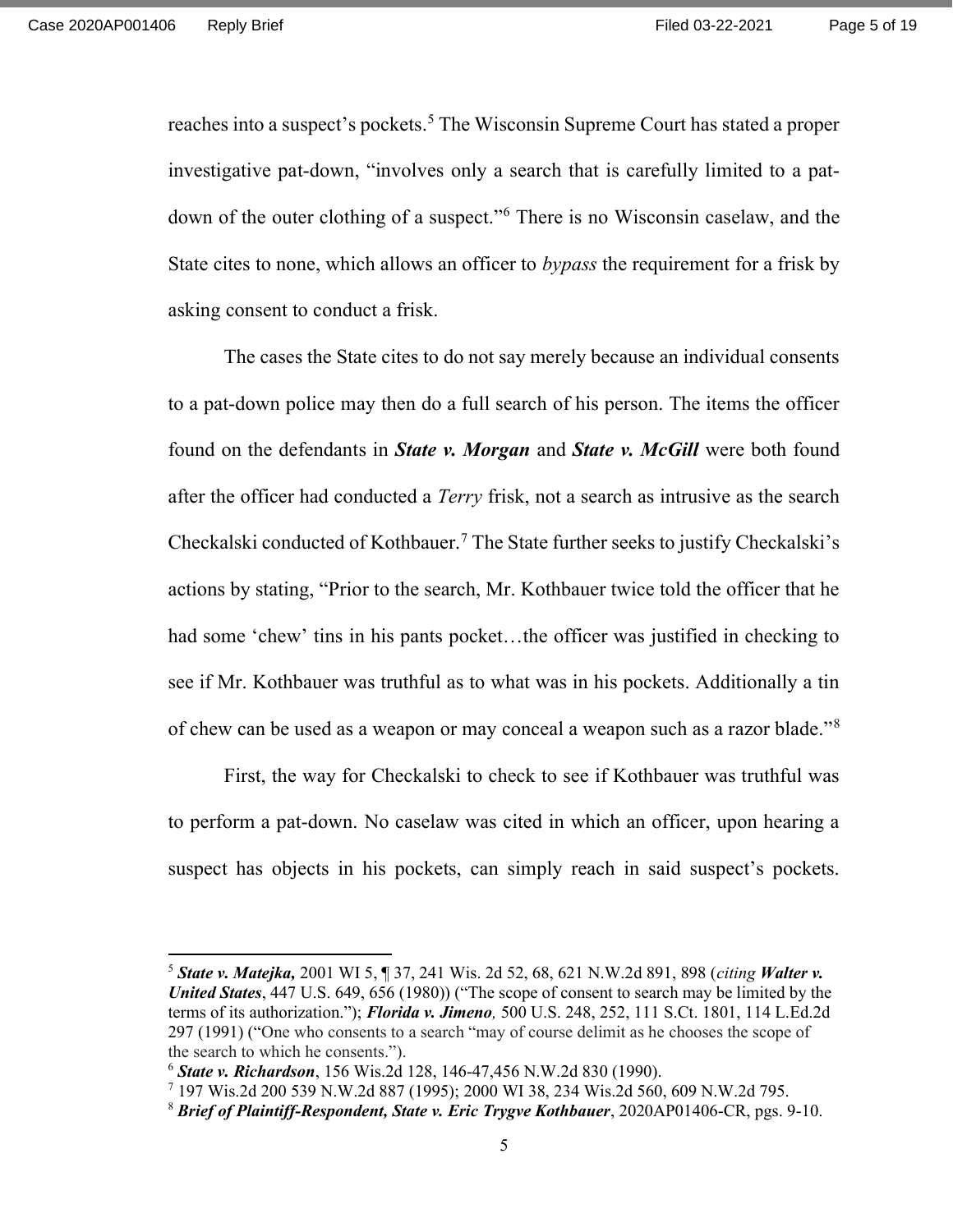Turning to the issue of the chew tins, if a weapon were inside Kothbauer's chew tins, Kothbauer would have had to undo the chew tin and attack Checkalski while Checkalski and the other officer on scene were watching him. This logic is irrational.

Moreover, Checkalski did not testify he believed the chew tins contained a weapon, or that they could be used as one. The State also claims, "when the officer reached into his pockets, [Kothbauer] did not object to the officer's actions."<sup>9</sup> As can be seen by the L3 Dash Cam, Kothbauer did express his displeasure while Checkalski searched him.<sup>10</sup> Regardless, the burden was not on Kothbauer to raise an objection to the unreasonable search, as the Fourth Amendment protects individuals from said unreasonable searches. Mere acquiesce to an officer's actions does not equate to consent.<sup>11</sup> Thus, the search was illegal and should have been challenged by trial counsel, and the failure to do so prejudiced Kothbauer.

### B. Under the totality of the circumstances, Kothbauer would have believed himself under arrest.

The State says part of the, "ultimate question is whether Mr. Kothbauer's freedom of movement was restrained to the degree associated with a formal arrest."<sup>12</sup> Courts have considered a variety of factors when looking specifically at the degree of restraint, including:

(1) whether the defendant was handcuffed; (2) whether a gun was drawn on the defendant; (3) whether a Terry frisk was performed; 4) the manner in which the

 $9$  Brief of Plaintiff-Respondent, State v. Eric Trygve Kothbauer, 2020AP01406-CR, pg. 10.  $10$  R. 37.

<sup>&</sup>lt;sup>11</sup> Bumper v. North Carolina, 391 U.S. 543, 88 S. Ct. 1788, 20 L. Ed. 2d 797 (1968).

<sup>&</sup>lt;sup>12</sup> Brief of Plaintiff-Respondent, State v. Eric Trygve Kothbauer, 2020AP01406-CR, pg. 12.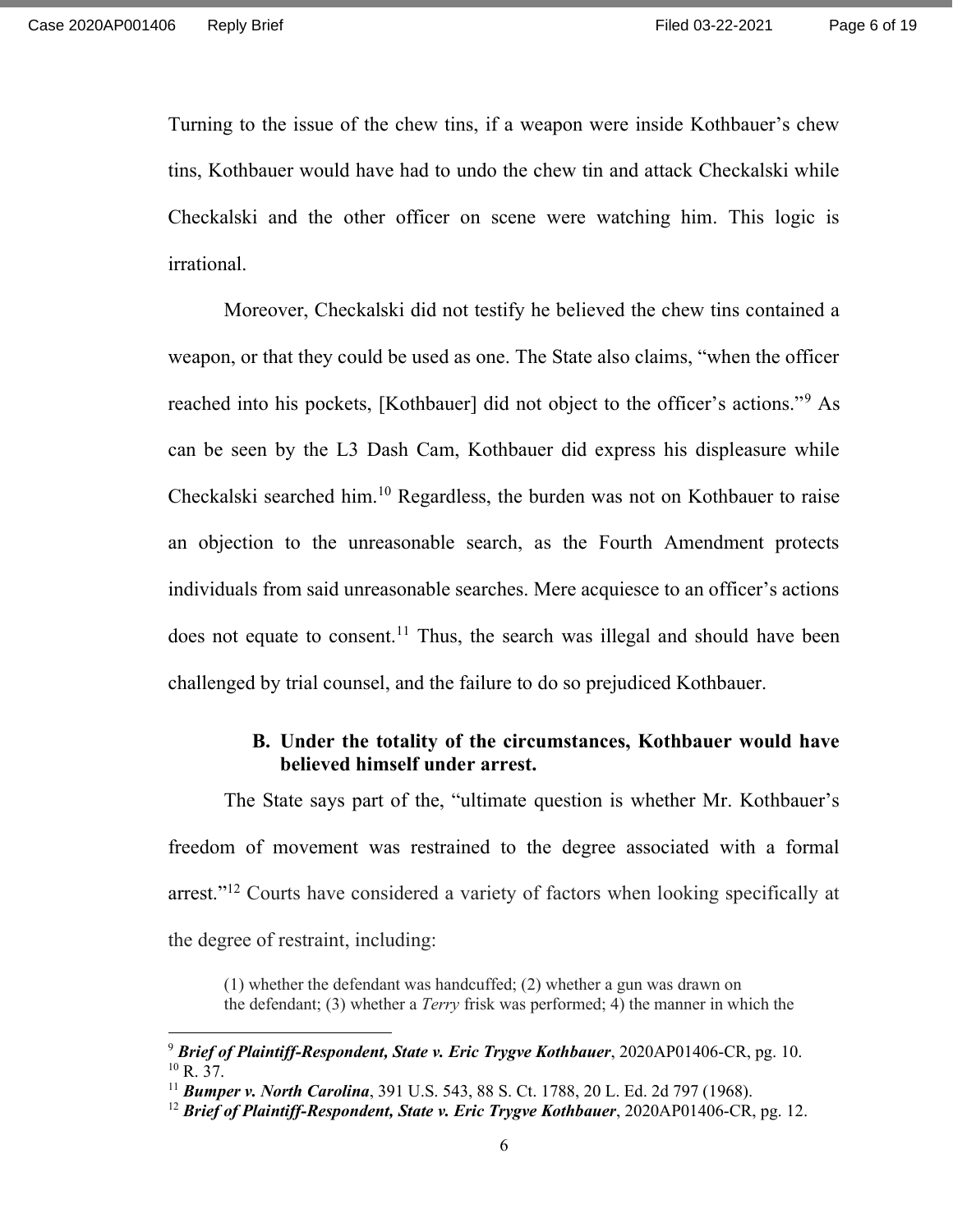defendant was restrained; (5) whether the defendant was moved to another location; (6) whether the questioning took place in a police vehicle; and (7) the number of police officers involved.<sup>13</sup>

It is important to note these are not the only factors to be considered.<sup>14</sup>

Kothbauer was pulled out of the vehicle and he asked multiple times if he could leave and was told he could not.<sup>15</sup> Prior to Kothbauer performing the standardized field sobriety tests (SFST), there were only two officers on scene. Before the investigation was concluded and Kothbauer placed under arrest, there were four officers on scene surrounding him. The State's brief claims the two additional officers were necessary after Kothbauer began displaying, "aggressive and belligerent behavior."<sup>16</sup>

Checkalski testified at trial Kothbauer was "frustrated" but did not refer to him as being "aggressive or belligerent."<sup>17</sup> The additional officers arrived on scene after Checkalski had searched Kothbauer's pockets and found no weapons. Thus, there was no need for so many additional officers on scene. Further, Kothbauer suffers from a traumatic brain injury and is more vulnerable than others. It would be reasonable for Kothbauer to feel his freedom was curtailed to the degree normally associated with formal arrest based upon how the four-armed police officers handled the investigation. Given he was subjected to a full search that should only be done upon arrest, had multiple police officer surrounding him, was told he could not

<sup>&</sup>lt;sup>13</sup> State v. Gruen, 218 Wis. 2d 581, 595-596, 582 N.W.2d 728 (Ct. App. 1998).

 $14$  *Id.* at 594.

<sup>&</sup>lt;sup>15</sup> R. 37.

<sup>&</sup>lt;sup>16</sup> Brief of Plaintiff-Respondent, State v. Eric Trygve Kothbauer, 2020AP01406-CR, pg. 13.

 $17$  R. 98 at 53-55, (Kothbauer was referred to as "frustrated" but not hostile").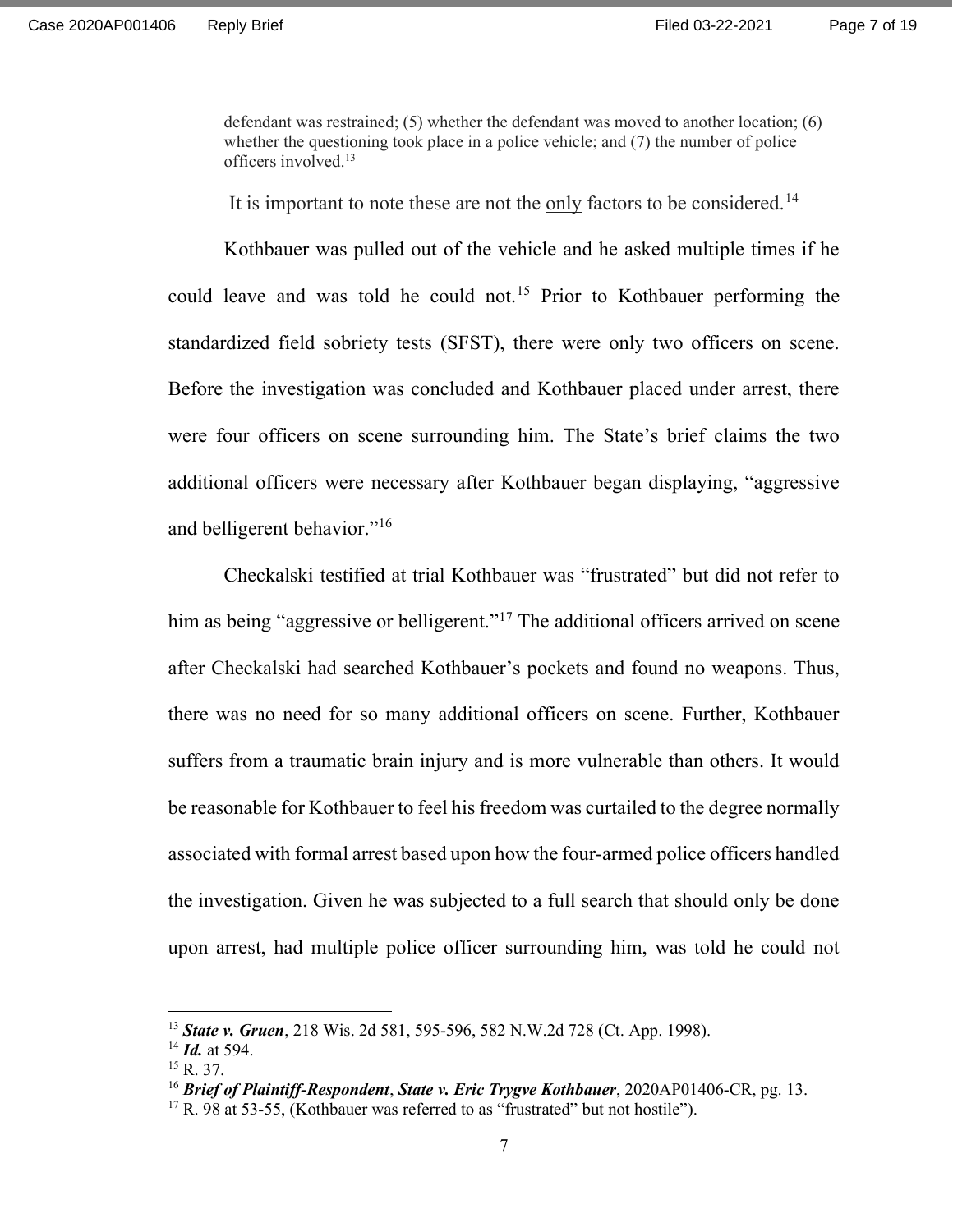leave, and suffers from a traumatic brain injury, Kothbauer was under arrest when viewed in the totality of the circumstances long before Checkalski officially declared he was. Had trial counsel challenged the illegal search being such that Kothbauer was placed under arrest by the action of the search, there would have been no probable cause to arrest Kothbauer, and the case would not have appeared in front of a jury.

Evidence of this illegal search was probative to the issue of whether Kothbauer was operating with a prohibited alcohol concentration. At trial, had the jury seen how Checkalski improperly searched Kothbauer, it would have highlighted the improper response of Checkalski which, when combined with the totality of the circumstances and what led to Kothbauer's arrest, would had made the jury question whether or not the whole investigation was done properly. "Inconsistencies and contradictions in a witness's testimony are for the jury to consider in judging credibility and the relative credibility of the witnesses is a decision for the jury."<sup>18</sup> Thus, trial counsel should have brought such constitutional violations to the attention of the jury for them to consider whether or not Checkalski was a credible witness, and failure to do so prejudiced Kothbauer.

### C. Trial counsel was ineffective by not moving to suppress the results of field sobriety tests.

Checkalski lacked probable cause to administer a preliminary breath test (PBT) and to arrest Kothbauer. The State cites to the odor, the fact Kothbauer

<sup>&</sup>lt;sup>18</sup> Kohlhoff v. State, 85 Wis. 2d 148, 154, 270 N.W.2d 63, 66 (1978).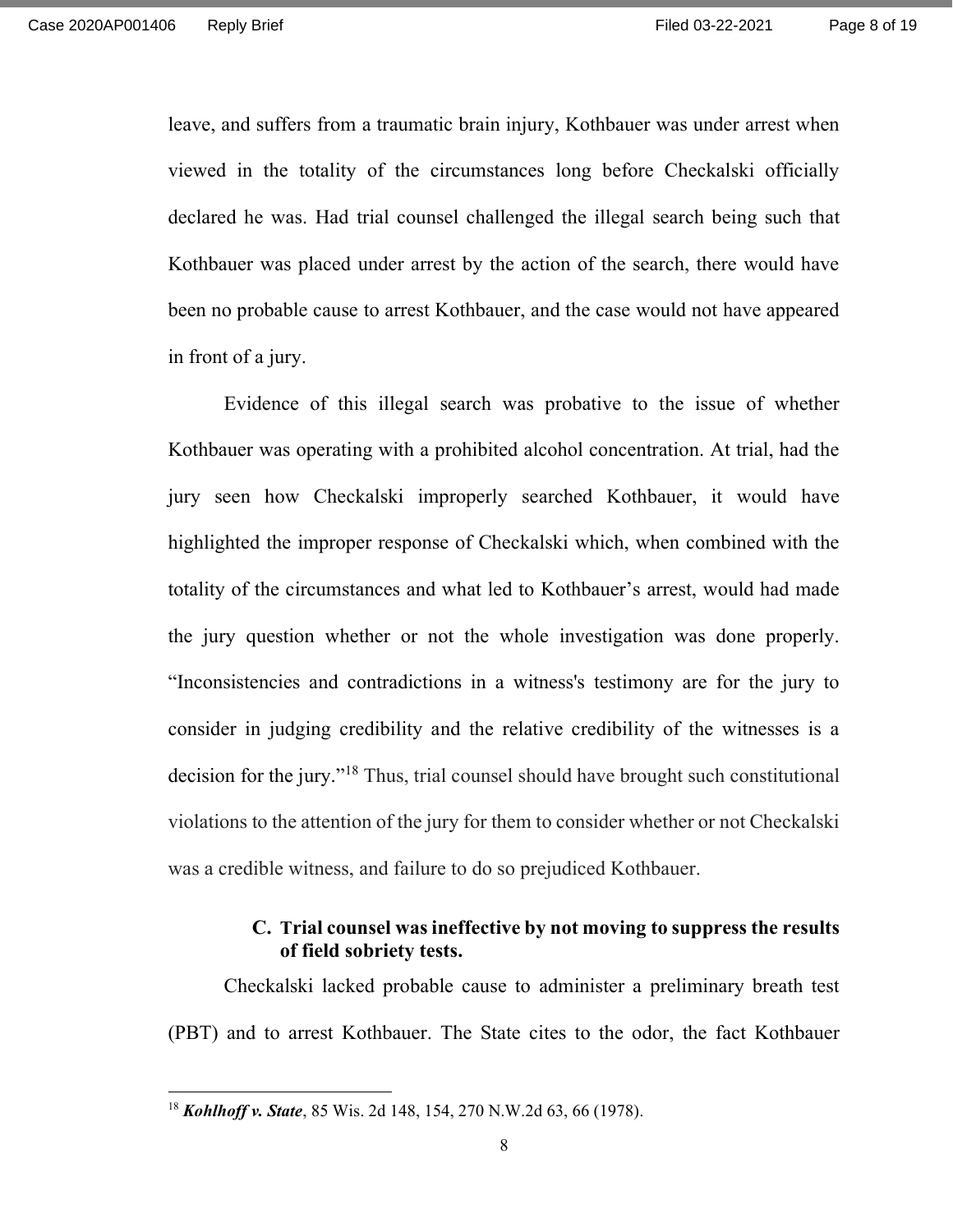admitted to consuming alcohol, and his driving behavior as reasons why Checkalski had probable cause.<sup>19</sup> Checkalski would need more than a driving violation to place Kothbauer under arrest for operating while under the influence  $(OWI)$ <sup>20</sup> An odor of intoxicants does not mean a person is intoxicated. It simply means an individual had something to drink recently, which Kothbauer admitted too. Moreover, drinking and then driving is not unlawful, as Wisconsin has not prohibited driving after consuming intoxicants.

The State cites to **State v. Babbit**, in which an officer may use the refusal of a PBT in his probable cause analysis.<sup>21</sup> Kothbauer did not refuse, as Checkalski and another officer on scene told Kothbauer he did not have to do the PBT if he did not want to.<sup>22</sup> Thus, it was also not made clear to Kothbauer that there would be consequences if he did not perform the PBT. As he was being arrested, Kothbauer stated he did not say he would not do the PBT.<sup>23</sup> Kothbauer did not refuse the PBT, and any notion of refusal was not reasonable for Checkalski to use in his probable cause determination.

The State says Checkalski was not required to believe Kothbauer when he informed Checkalski he suffered from a head injury and had issues with balance.<sup>24</sup> Checkalski stated he was trained in administering SFST.<sup>25</sup> At Kothbauer's trial,

<sup>&</sup>lt;sup>19</sup> Brief of Plaintiff-Respondent, State v. Eric Trygve Kothbauer, 2020AP01406-CR, pgs. 16-18. <sup>20</sup> State v. Colstad, 2003 WI App 25, 260 Wis. 2d 406, 420, 659 N.W.2d 394.

<sup>21</sup> 188 Wis. 2d 349.

<sup>22</sup> R. 37.

<sup>23</sup> R. 37.

<sup>&</sup>lt;sup>24</sup> Brief of Plaintiff-Respondent, State v. Eric Trygve Kothbauer, 2020AP01406-CR, pg. 22.  $25$  R. 98. at 56.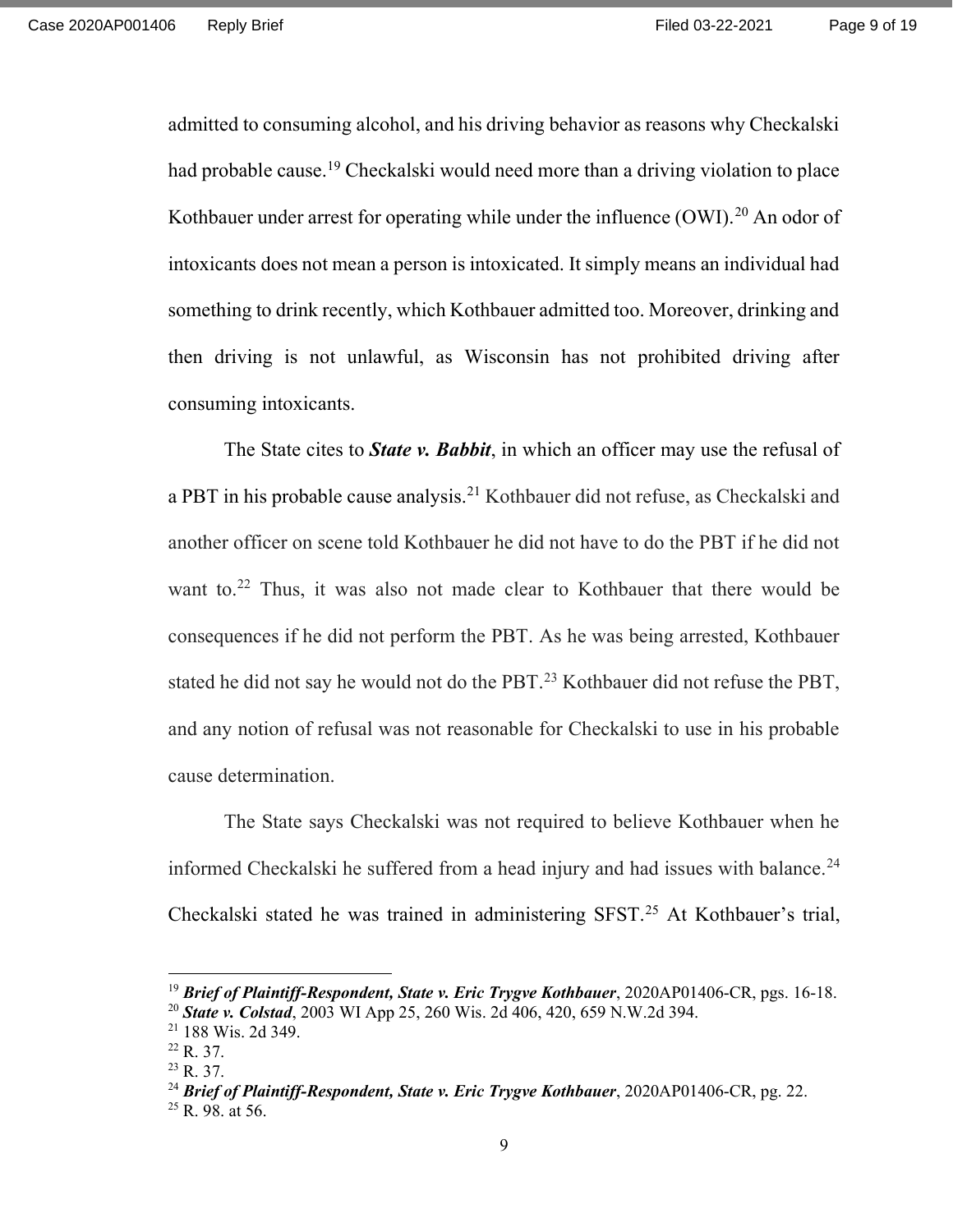Checkalski testified the use of these tests are meant to show impairment.<sup>26</sup> This testimony by Checkalski was used to demonstrate his training made him qualified to tell if an individual was under the influence based upon said individual's performance. This training is provided by the National Highway Traffic Safety Administration (NHTSA).<sup>27</sup> If a law enforcement officer does not administer the tests as he was trained, his preliminary determination is incorrect, and the main tool he uses to determine whether there is probable cause to request a PBT and to arrest an individual for OWI is no more.<sup>28</sup>

Checkalski based his probable cause determination, in part, on these SFST.<sup>29</sup> Checkalski did not follow his NHTSA training and did not conduct his due diligence in ensuring there were no other reasons for Kothbauer's performance on the tests. While Checkalski is not required to think of an innocent explanation to explain away his observations, he is required to screen individuals out of tests that would cause bias to them as he was trained to by NHTSA.<sup>30</sup> Checkalski also did not testify he didn't believe what Kothbauer said; thus, the State is speculating. Trial counsel was ineffective for failing to raise the issue of Checkalski's probable cause determination in a suppression motion, which was based on these tests. Trial counsel's failure prejudiced Kothbauer.

 $26$  R. 98. at 59, 64.

<sup>&</sup>lt;sup>27</sup> DWI Detection and Standardized Field Sobriety Test Manual, (2015); (App. A-10).

<sup>28</sup> R. 82. at 16-17.

 $^{29}$  R. 98 at 64.

<sup>&</sup>lt;sup>30</sup> DWI Detection and Standardized Field Sobriety Test Manual, (2015); (App. A-10).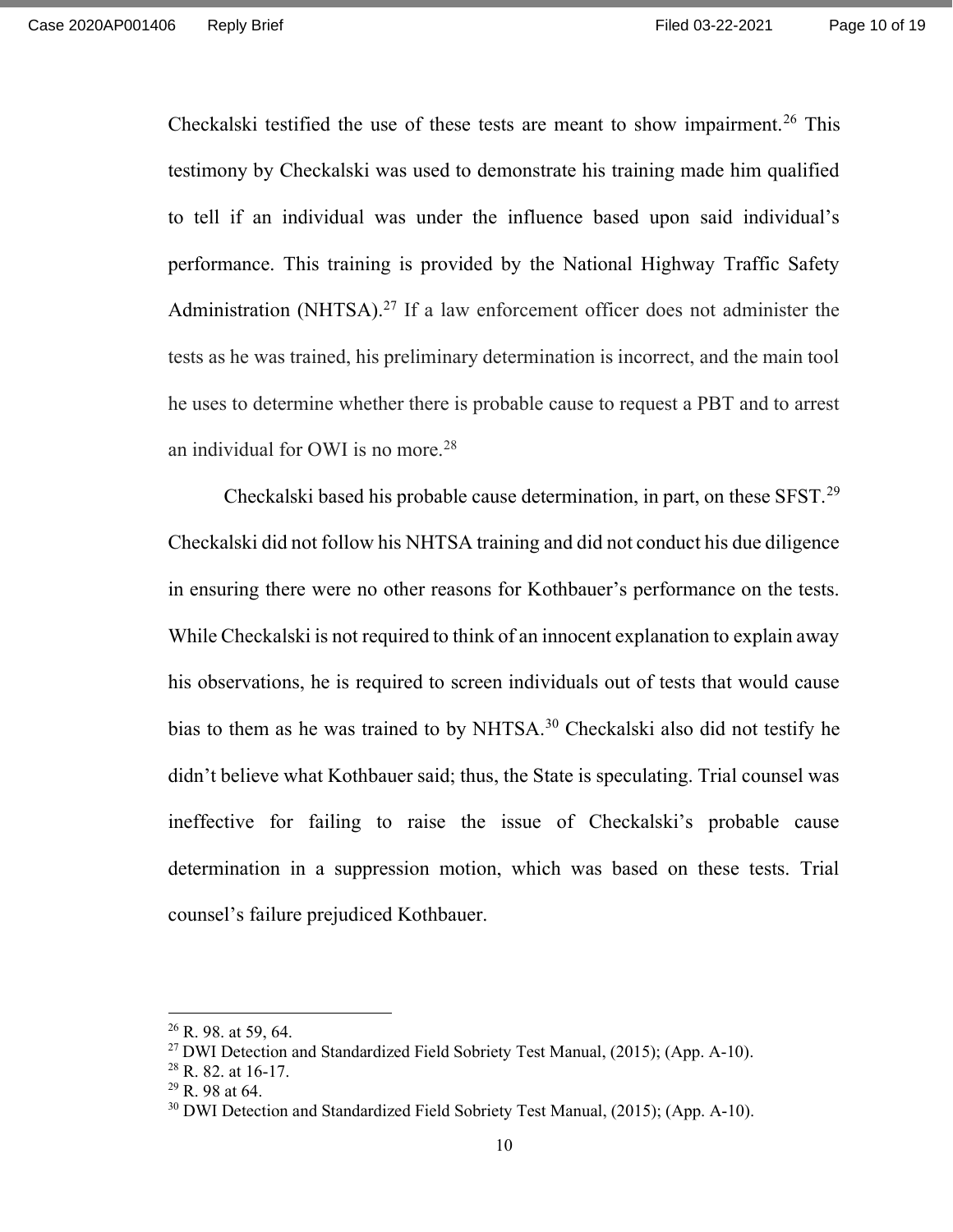#### D. Trial counsel was ineffective for failing to show the L3 Dash Cam footage to the Jury.

The State claims the L3 Dash Cam footage would have been harmful if it was shown to the Jury, stating the footage would have shown Kothbauer's behavior was consistent with someone who had a .08 blood alcohol concentration.<sup>31</sup> Contrary to the State's assertation, Kothbauer's testimony matches the L3 Dash Cam, as the footage shows him being frustrated with the officers.<sup>32</sup> Further, no one can testify to Kothbauer's mental state except himself. As such, his testimony is evidence and should be taken as true. The playing of the footage, along with the testimony, would have shown that Kothbauer was not exhibiting the behavior of a person who was above a .08. Thus, the jury would have been more likely to acquit on both charges had the video been played, and trial counsel's failure to do so prejudiced Kothbauer.

# E. Trial counsel's failure to obtain medical files or an expert was ineffective.

The State claims had the jury seen the medical records, "The jury would have found that the reason for his inability to perform these field sobriety tests that night was his consumption of an intoxicant; specifically alcohol."<sup>33</sup> The ineffectiveness of trial counsel stems from his failure to use the medical records in conjunction with the testimony of an expert. The State agrees with the trial court's ruling denying Mr. Kothbauer an evidentiary hearing by stating the Motion for Postconviction Relief,

 $31$  Brief of Plaintiff-Respondent, State v. Eric Trygve Kothbauer, 2020AP01406-CR, pg. 25.

<sup>32</sup> R. 98 at 145; R.37.

 $33$  Brief of Plaintiff-Respondent, State v. Eric Trygve Kothbauer, 2020AP01406-CR, pg. 28.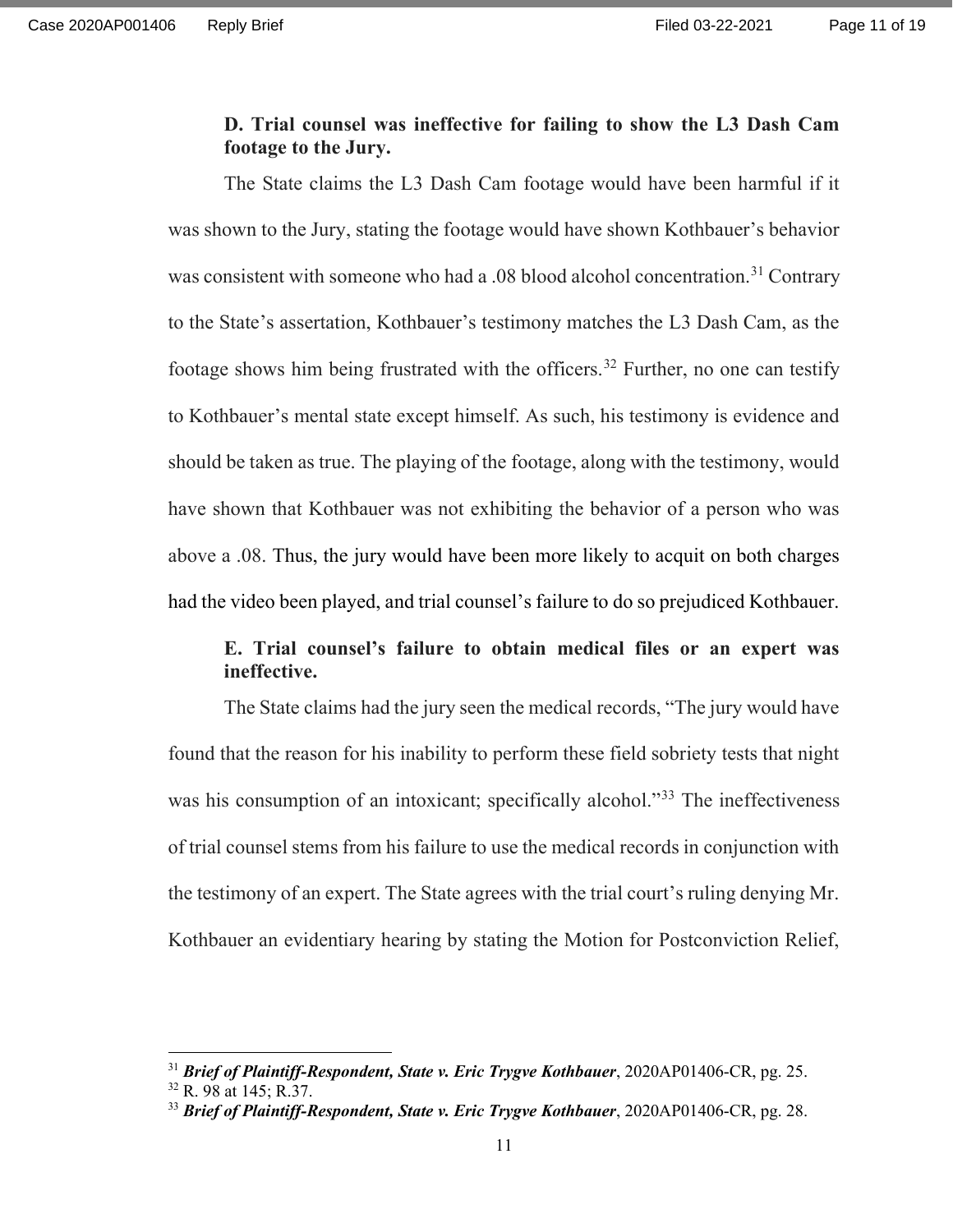"failed to specify what expert would be called, to what the expert would testify and to what opinion he would give."<sup>34</sup> In a previous filing, Kothbauer stated an expert:

to explain to the jury the true likelihood of improvement…This testimony would have been able to show that after five years Kothbauer's injury was at a worse stage than when it began.<sup>35</sup>

The State claims these assertations are not facts to which a known expert would testify.<sup>36</sup> There is no way to show this without expert testimony on the subject itself. It cannot be said an expert qualified in the study of neurology would not have been able to testify to Kothbauer's condition at the time of the arrest. An expert could have attempted to recreate the tests given and report his findings for the jury to see. While Veterans Affairs deemed there to be a likelihood of improvement, it did not state Kothbauer would recover. An expert would have been entitled to testify as to the likelihood of improvement of Kothbauer's disabilities and the challenges they posed to him during his arrest had an evidentiary hearing on his Motion for Postconviction Relief been granted. For trial counsel not to obtain said expert and present this before a jury prejudiced Kothbauer.

# II. The trial court erred in not granting Kothbauer an evidentiary hearing on his motion for postconviction relief.

The trial court incorrectly denied Kothbauer's Motion for Postconviction Relief without an evidentiary hearing. For the reasons noted above and in his previous filings, none of Kothbauer's previous filings lacked merit, as Kothbauer

 $34$  *Id.* at 40.

<sup>35</sup> R. 82 at 22.

 $36$  Brief of Plaintiff-Respondent, State v. Eric Trygve Kothbauer, 2020AP01406-CR, pg. 41.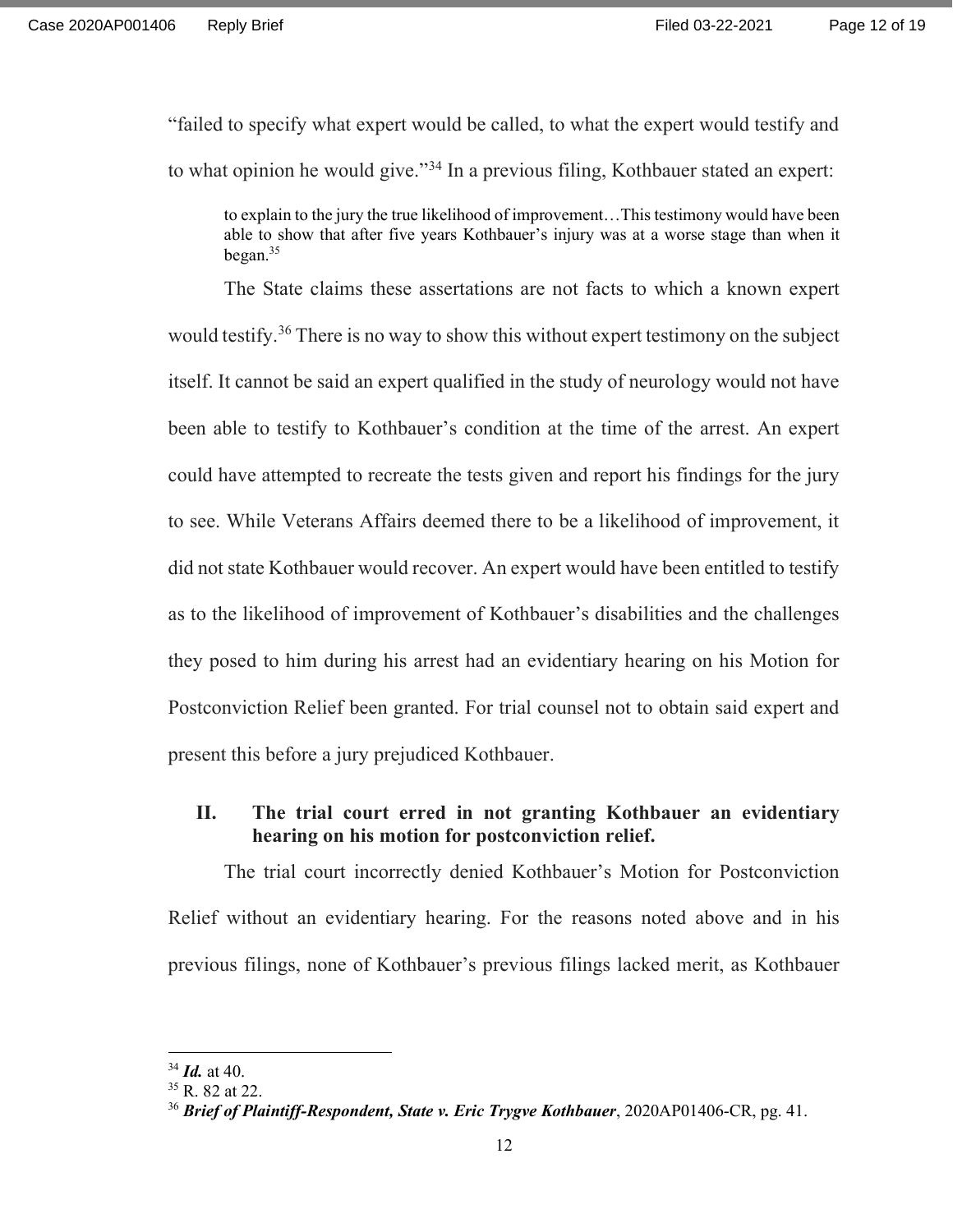stated adequate facts upon which a hearing should have been granted. The question is not whether or not the submissions in Mr. Kothbauer's Motion for Postconviction Relief are accurate, but assuming said submissions are accurate, whether a hearing should be granted. The answer is yes.

Where a postconviction, "motion on its face alleges facts which would entitle the defendant to relief, the circuit court has no discretion and must hold an evidentiary hearing."<sup>37</sup> Postconviction pleadings must allege with specificity both deficient performance and prejudice.<sup>38</sup> Put another way, postconviction motions must contain more than conclusory allegations of deficient performance and prejudice.<sup>39</sup> Mr. Kothbauer's postconviction motion amply cleared that bar.

The court of appeals in **State v. Saunders** conceptualized the difference between adequate and inadequate allegations somewhat differently.<sup>40</sup> The **Saunders** case distinguishes between adequate, "factual-objective" allegations as opposed to inadequate, "opinion-subjective" allegations.<sup>41</sup> Defendant's allegations in the Saunders case were opinion-subjective because he merely alleged that "trial" counsel failed to properly counsel defendant."<sup>42</sup> That allegation failed because he did not explain the circumstances of his attorney's deficient counseling such that his

<sup>&</sup>lt;sup>37</sup> State v. Bentley, 201 Wis. 2d 303, 309, 548 N.W.2d 50 (1996) (citing *Nelson v. State*, 54 Wis. 2d 489, 497, 548 N.W.2d 50 (1996)).

<sup>&</sup>lt;sup>38</sup> State v. Winters, 317 Wis. 2d 401, 418, 766 N.W.2d 754 (Ct. App. 2009).

<sup>&</sup>lt;sup>39</sup> *Winters*, 317 Wis. 2d at 418.

<sup>40</sup> 196 Wis. 2d 45, 51–52, 538 N.W.2d 546 (Ct. App. 1995).

<sup>&</sup>lt;sup>41</sup> 196 Wis. 2d 45 at 51–52 (citing Jeanne L. Schroeder, Subject: Object, 47 U. Miami. L. Rev. 1, 40 (1992)).

<sup>42</sup> 196 Wis. 2d 45 at 52.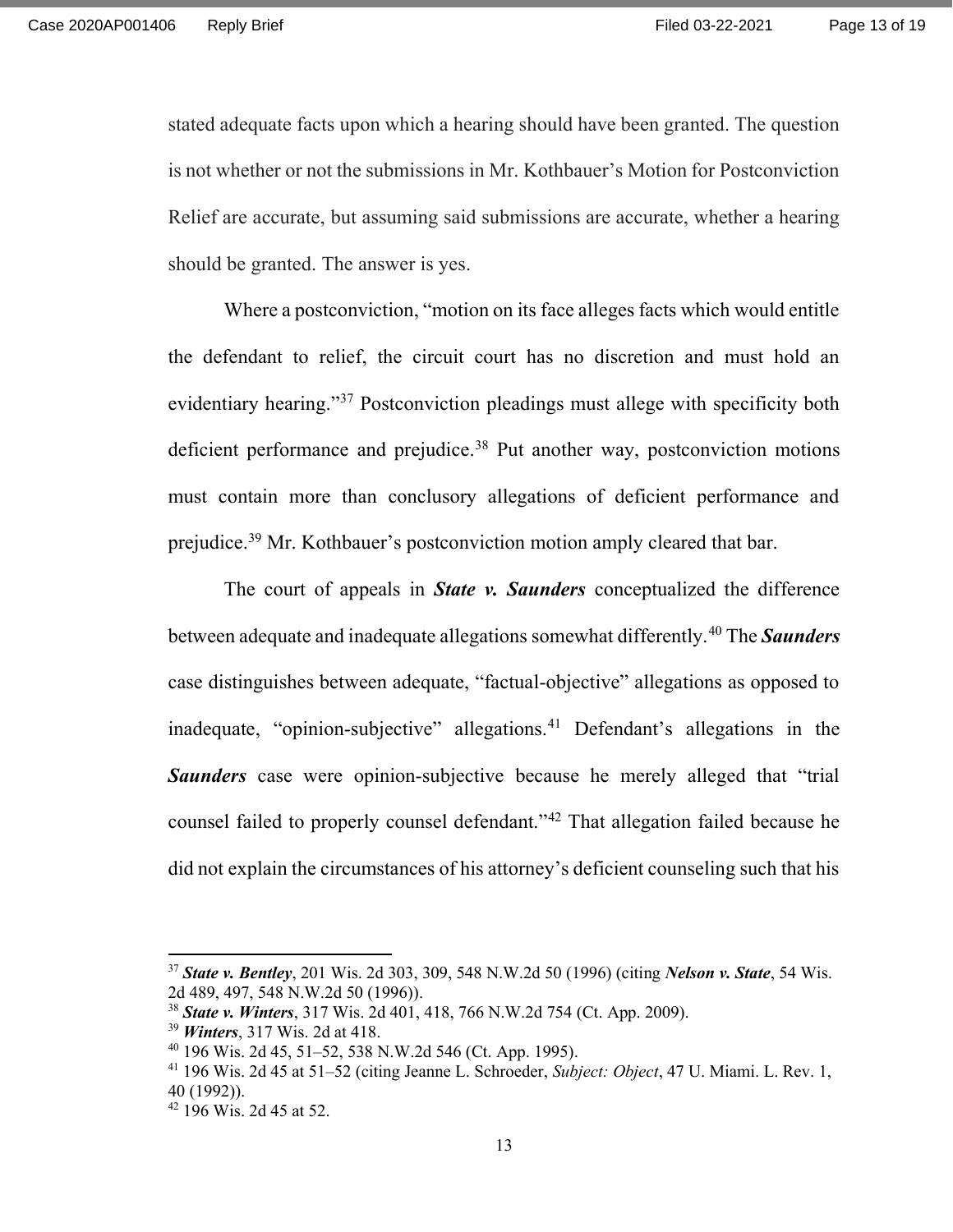motion raised a question of fact requiring a hearing.<sup>43</sup> On the other hand, Mr. Kothbauer alleges factual-objective circumstances with specificity. Therefore, this Court must schedule an evidentiary hearing.<sup>44</sup>

Failure to highlight the improper search performed by Checkalski and challenge the results of the field sobriety tests based upon the officer's training at the pretrial stage through suppression motions prejudiced Kothbauer. Further, failing to bring these issues forward at the jury trial, along with not showing the L3 Dash Cam footage of the incident, prejudiced Kothbauer. Had the jury seen the improper police procedure performed by Checkalski when he searched Kothbauer, it would have questioned Checkalski's credibility and the arrest of Kothbauer. If trial counsel would have retained an expert who would have testified to the effects Kothbauer's injury had on his ability to perform field sobriety tests, or at least submitted the medical records and allowed Kothbauer to explain his disabilities, then the jury would have been able to see that Kothbauer's behavior and his test results that night were due not to him having a blood alcohol content above .08, but because of his disability. The failure of trial counsel to do all of these actions prejudiced Kothbauer.

 $43$  *Id.* 

<sup>44</sup> **Bentley**, 201 Wis. 2d at 309.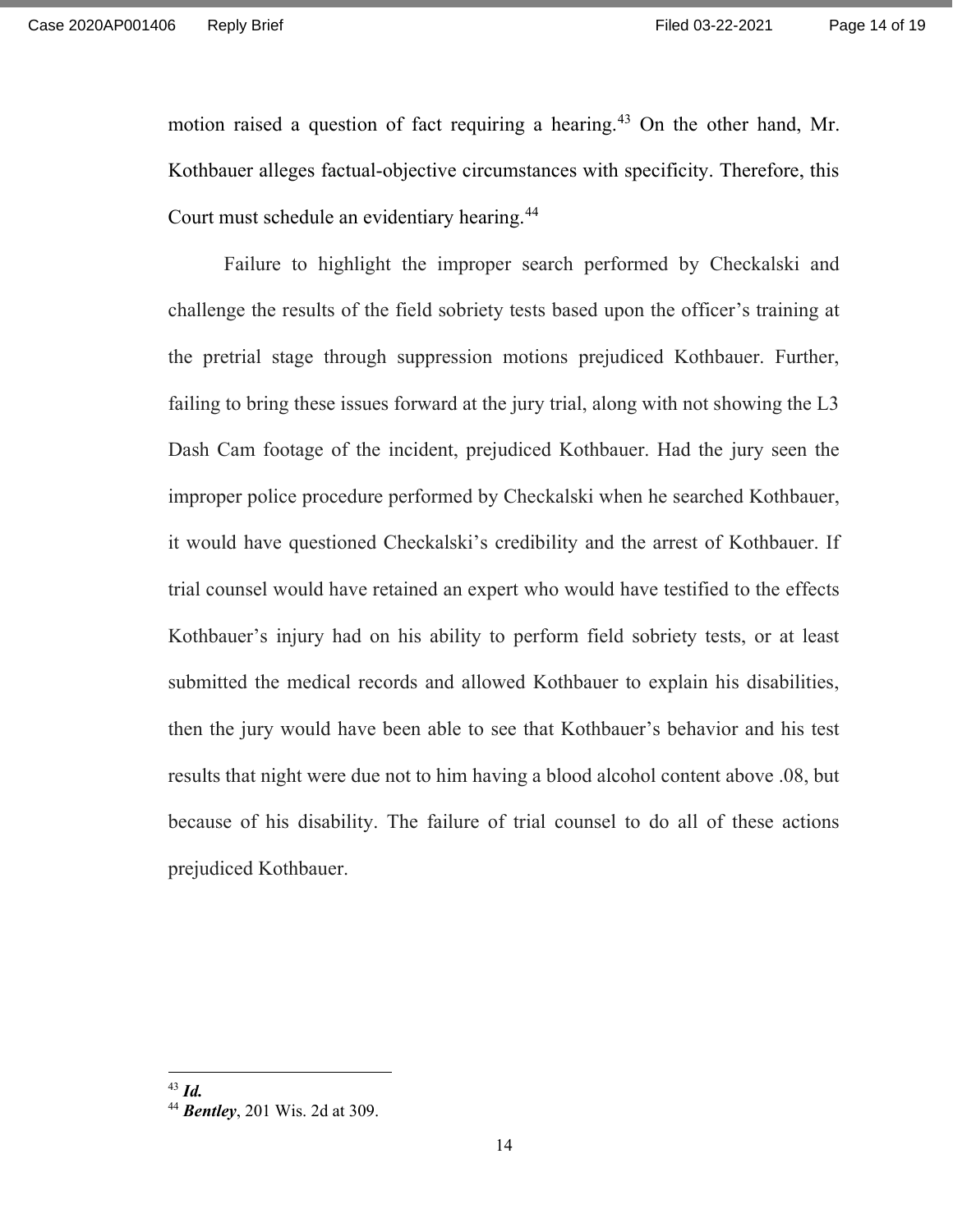#### **CONCLUSION**

Kothbauer requests that this Court reverse the circuit court's order denying

his Motion for Postconviction Relief for the reasons stated in this and Mr.

Kothbauer's original brief.

Dated at Madison, Wisconsin, March 22, 2021.

Respectfully submitted,

 ERIC TRYGVE KOTHBAUER, Defendant-Appellant

 TRACEY WOOD & ASSOCIATES One South Pinckney Street, Suite 950 Madison, Wisconsin 53703 (608) 661-6300

BY: /s/electronically signed by Vincent J. Falcone VINCENT J. FALCONE State Bar No.: 1104630

> TRACEY A. WOOD State Bar No.: 1020766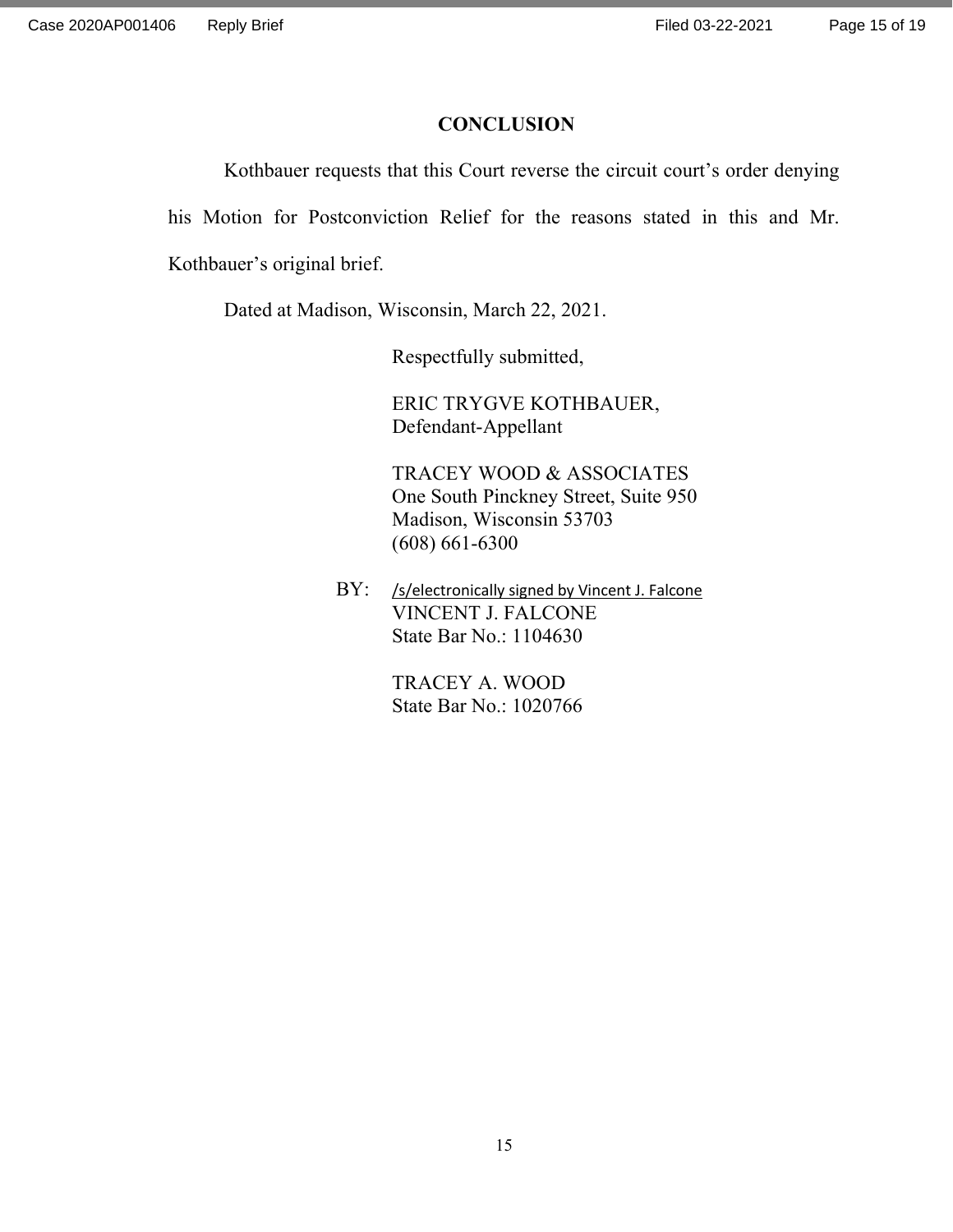# **CERTIFICATION**

 I certify that this brief conforms to the rules contained in s. 809.19(8)(b) and (c) for a brief produced using the following font:

 Proportional serif font: Min. printing resolution of 200 dots per inch, 13-point body text, 11 points for quotes and footnotes, leading of min. 2 points, maximum of 60 characters per full line of body text. The length of this brief is 2,996 words.

I further certify that the text of the electronic copy of the brief is identical to the text of the paper copy of the brief.

I hereby certify that: I have submitted an electronic copy of this brief, excluding the appendix, if any, which complies with the requirements of the Interim Rule for Wisconsin's Appellate Electronic Filing Project, Order No. 19-02. I further certify that a copy of this certificate has been served with this brief filed with the court and served on all parties either by electronic filing or by paper copy.

Dated: March 22, 2021.

Signed,

BY: /s/electronically signed by Vincent J. Falcone VINCENT J. FALCONE State Bar No.: 1104630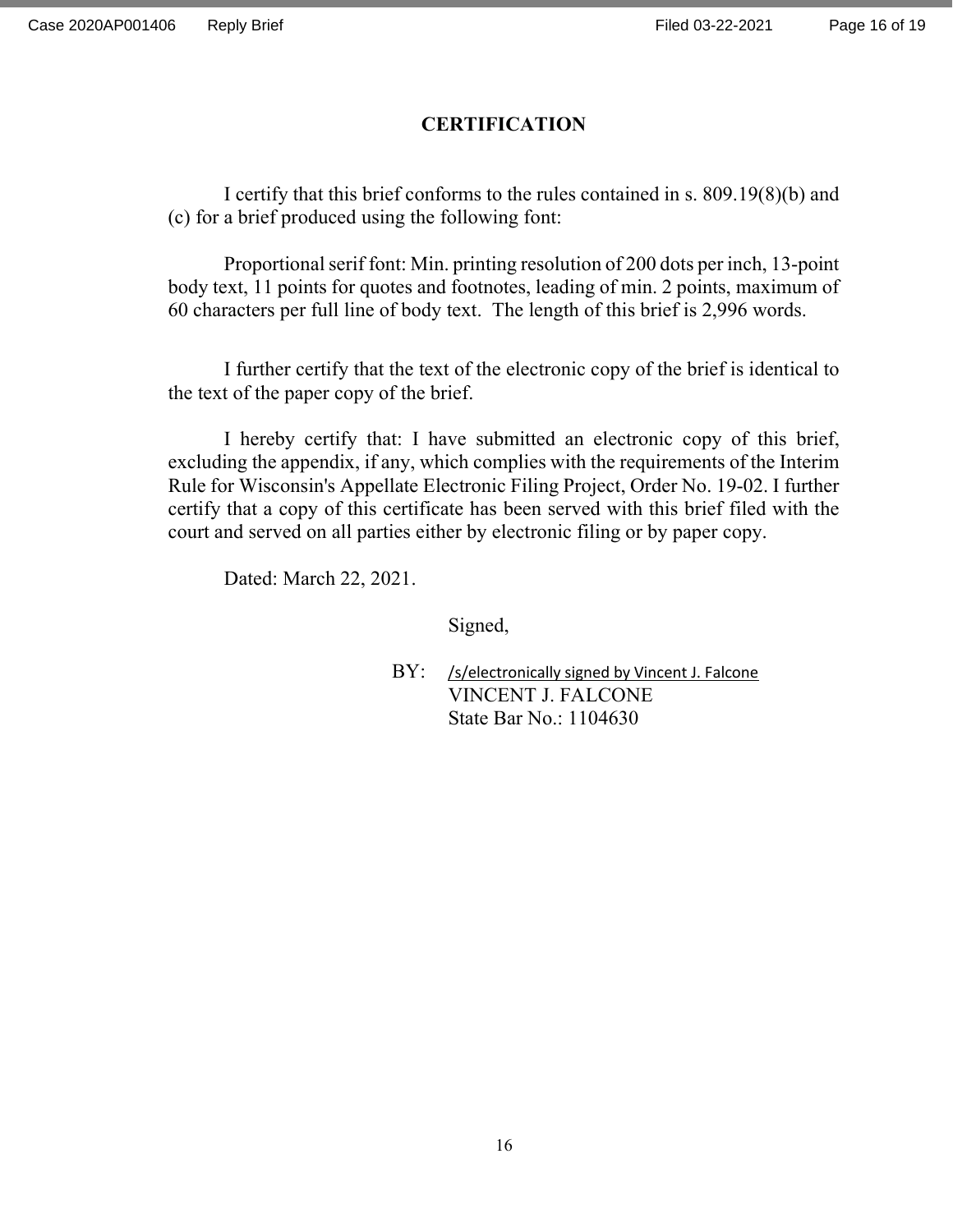# **CERTIFICATION**

 I hereby certify that filed with this brief, either as a separate document or as a part of this brief, is an appendix that complies with  $\S$  809.19(2)(a) and that contains, at a minimum:

- (1) a table of contents;
- (2) the findings or opinion of the circuit court;
- (3) a copy of any unpublished opinion cited under s. 809.23 (3)(a) or (b) and;
- (4) portions of the record essential to an understanding of the issues raised, including oral or written rulings or decisions showing the circuit court's reasoning regarding those issues.

I further certify that if this appeal is taken from a circuit court order or judgment entered in a judicial review of an administrative decision, the appendix contains the findings of fact and conclusions of law, if any, and final decision of the administrative agency.

I further certify that if the record is required by law to be confidential, the portions of the record included in the appendix are reproduced using first names and last initials instead of full names of persons, specifically including juveniles and parents of juveniles, with a notion that the portions of the record have been so reproduced to preserve confidentiality and with appropriate references to the record.

Dated: March 22, 2021.

Signed,

BY: /s/electronically signed by Vincent J. Falcone VINCENT J. FALCONE State Bar No.: 1104630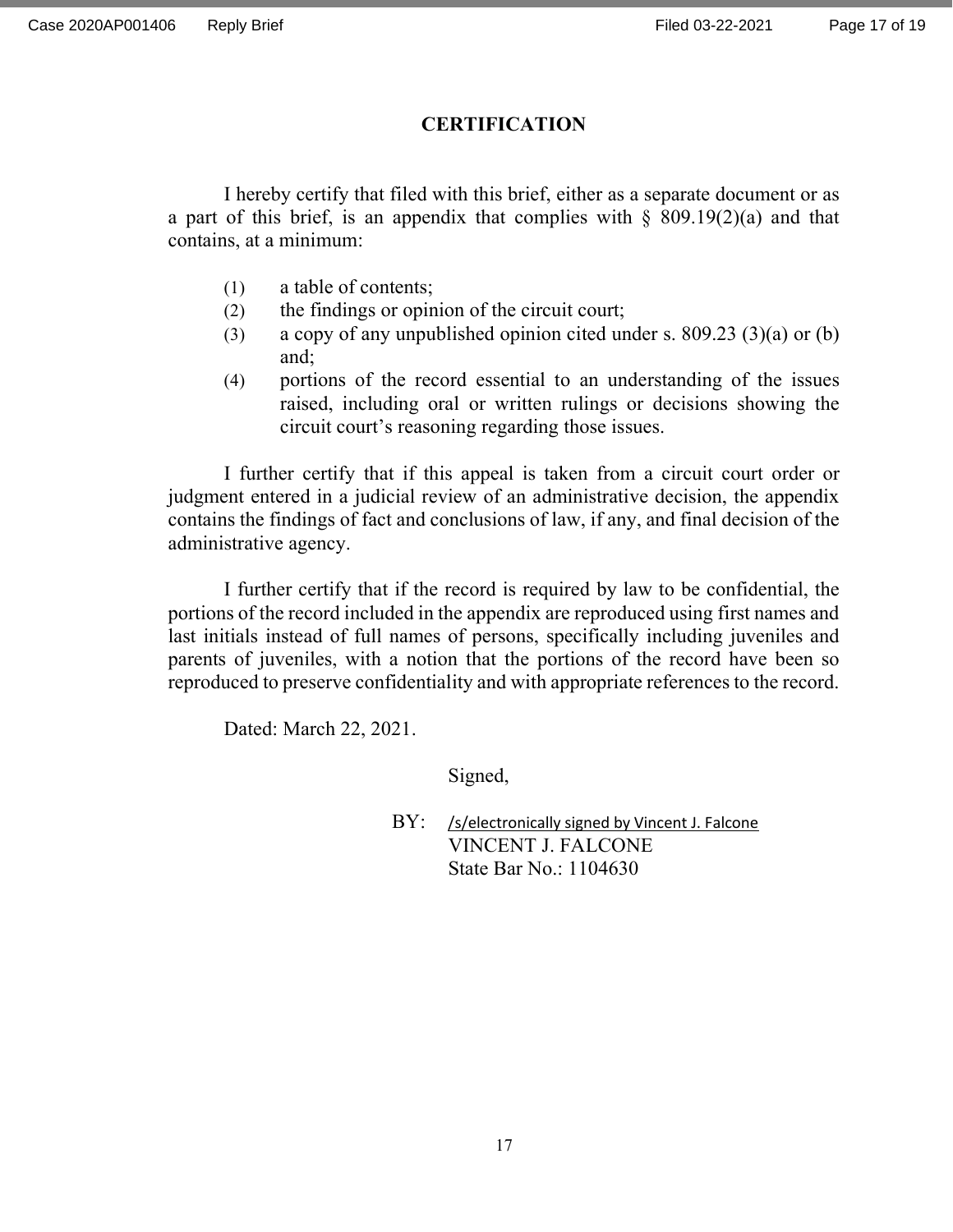# **CERTIFICATION**

 I certify that this appendix conforms to the rules contained in s. 809.19(13) for an appendix, and the content of the electronic copy of the appendix is identical to the content of the paper copy of the appendix.

Dated: March 22, 2021.

Signed,

 /s/electronically signed by Vincent J. Falcone VINCENT J. FALCONE State Bar No.: 1104630